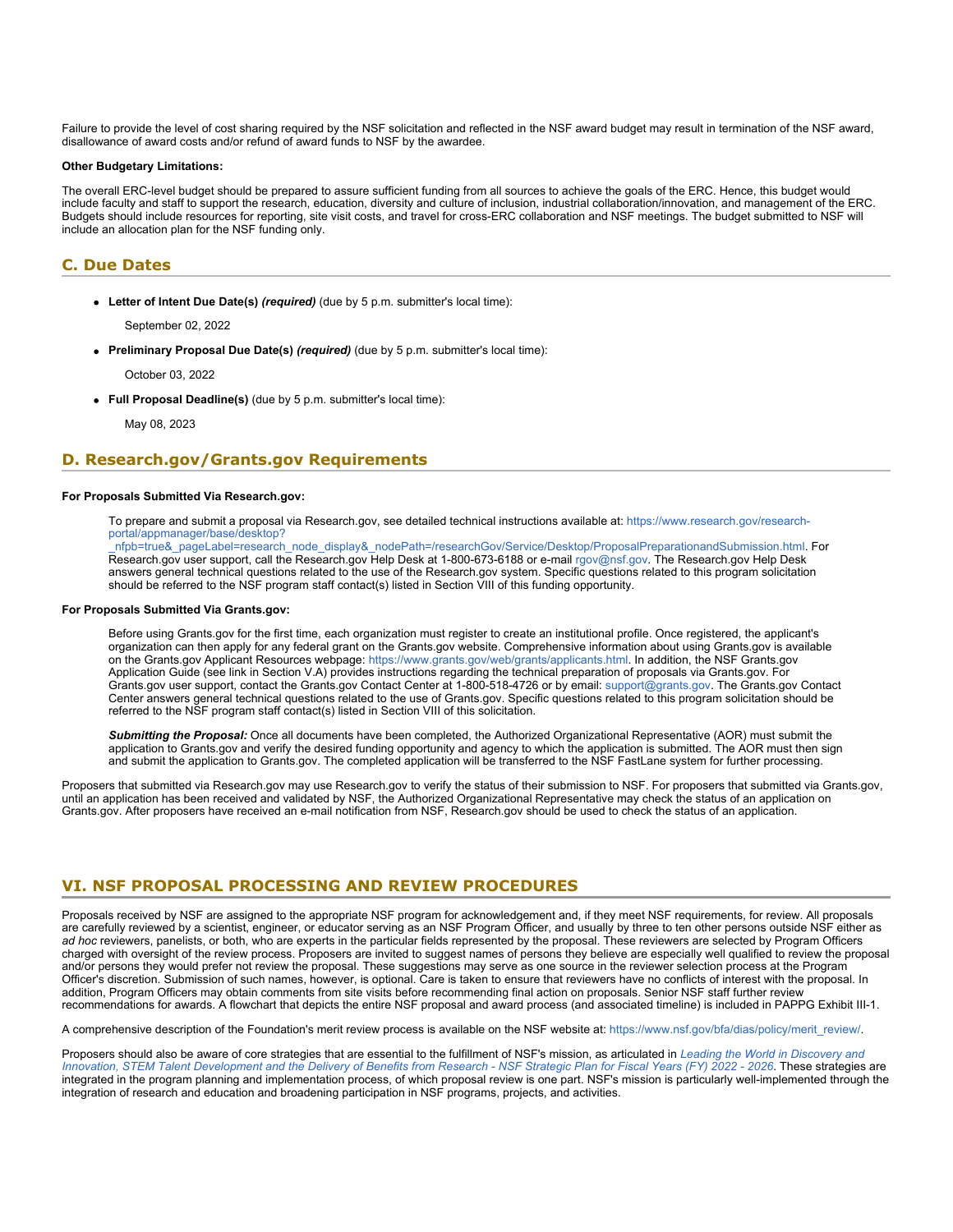One of the strategic objectives in support of NSF's mission is to foster integration of research and education through the programs, projects, and activities it supports at academic and research institutions. These institutions must recruit, train, and prepare a diverse STEM workforce to advance the frontiers of science and participate in the U.S. technology-based economy. NSF's contribution to the national innovation ecosystem is to provide cutting-edge research under the guidance of the Nation's most creative scientists and engineers. NSF also supports development of a strong science, technology, engineering, and mathematics (STEM) workforce by investing in building the knowledge that informs improvements in STEM teaching and learning.

NSF's mission calls for the broadening of opportunities and expanding participation of groups, institutions, and geographic regions that are underrepresented in STEM disciplines, which is essential to the health and vitality of science and engineering. NSF is committed to this principle of diversity and deems it central to the programs, projects, and activities it considers and supports.

# **A. Merit Review Principles and Criteria**

The National Science Foundation strives to invest in a robust and diverse portfolio of projects that creates new knowledge and enables breakthroughs in understanding across all areas of science and engineering research and education. To identify which projects to support, NSF relies on a merit review process that incorporates consideration of both the technical aspects of a proposed project and its potential to contribute more broadly to advancing NSF's mission "to promote the progress of science; to advance the national health, prosperity, and welfare; to secure the national defense; and for other purposes." NSF makes every effort to conduct a fair, competitive, transparent merit review process for the selection of projects.

### **1. Merit Review Principles**

These principles are to be given due diligence by PIs and organizations when preparing proposals and managing projects, by reviewers when reading and evaluating proposals, and by NSF program staff when determining whether or not to recommend proposals for funding and while overseeing awards. Given that NSF is the primary federal agency charged with nurturing and supporting excellence in basic research and education, the following three principles apply:

- All NSF projects should be of the highest quality and have the potential to advance, if not transform, the frontiers of knowledge.
- NSF projects, in the aggregate, should contribute more broadly to achieving societal goals. These "Broader Impacts" may be accomplished through the research itself, through activities that are directly related to specific research projects, or through activities that are supported by, but are complementary to, the project. The project activities may be based on previously established and/or innovative methods and approaches, but in either case must be well justified.
- Meaningful assessment and evaluation of NSF funded projects should be based on appropriate metrics, keeping in mind the likely correlation between the effect of broader impacts and the resources provided to implement projects. If the size of the activity is limited, evaluation of that activity in isolation is not likely to be meaningful. Thus, assessing the effectiveness of these activities may best be done at a higher, more aggregated, level than the individual project.

With respect to the third principle, even if assessment of Broader Impacts outcomes for particular projects is done at an aggregated level, PIs are expected to be accountable for carrying out the activities described in the funded project. Thus, individual projects should include clearly stated goals, specific descriptions of the activities that the PI intends to do, and a plan in place to document the outputs of those activities.

These three merit review principles provide the basis for the merit review criteria, as well as a context within which the users of the criteria can better understand their intent.

### **2. Merit Review Criteria**

All NSF proposals are evaluated through use of the two National Science Board approved merit review criteria. In some instances, however, NSF will employ additional criteria as required to highlight the specific objectives of certain programs and activities.

The two merit review criteria are listed below. **Both** criteria are to be given **full consideration** during the review and decision-making processes; each criterion is necessary but neither, by itself, is sufficient. Therefore, proposers must fully address both criteria. (PAPPG Chapter II.C.2.d(i). contains additional information for use by proposers in development of the Project Description section of the proposal). Reviewers are strongly encouraged to review the criteria, including PAPPG Chapter II.C.2.d(i), prior to the review of a proposal.

When evaluating NSF proposals, reviewers will be asked to consider what the proposers want to do, why they want to do it, how they plan to do it, how they will know if they succeed, and what benefits could accrue if the project is successful. These issues apply both to the technical aspects of the proposal and the way in which the project may make broader contributions. To that end, reviewers will be asked to evaluate all proposals against two criteria:

- **Intellectual Merit:** The Intellectual Merit criterion encompasses the potential to advance knowledge; and
- **Broader Impacts:** The Broader Impacts criterion encompasses the potential to benefit society and contribute to the achievement of specific, desired societal outcomes.

The following elements should be considered in the review for both criteria:

- 1. What is the potential for the proposed activity to
	- a. Advance knowledge and understanding within its own field or across different fields (Intellectual Merit); and
	- b. Benefit society or advance desired societal outcomes (Broader Impacts)?
- 2. To what extent do the proposed activities suggest and explore creative, original, or potentially transformative concepts?
- 3. Is the plan for carrying out the proposed activities well-reasoned, well-organized, and based on a sound rationale? Does the plan incorporate a mechanism to assess success?
- 4. How well qualified is the individual, team, or organization to conduct the proposed activities?
- 5. Are there adequate resources available to the PI (either at the home organization or through collaborations) to carry out the proposed activities?

Broader impacts may be accomplished through the research itself, through the activities that are directly related to specific research projects, or through activities that are supported by, but are complementary to, the project. NSF values the advancement of scientific knowledge and activities that contribute to achievement of societally relevant outcomes. Such outcomes include, but are not limited to: full participation of women, persons with disabilities, and other underrepresented groups in science, technology, engineering, and mathematics (STEM); improved STEM education and educator development at any level; increased public scientific literacy and public engagement with science and technology; improved well-being of individuals in society; development of a diverse, globally competitive STEM workforce; increased partnerships between academia, industry, and others; improved national security; increased economic competitiveness of the United States; and enhanced infrastructure for research and education.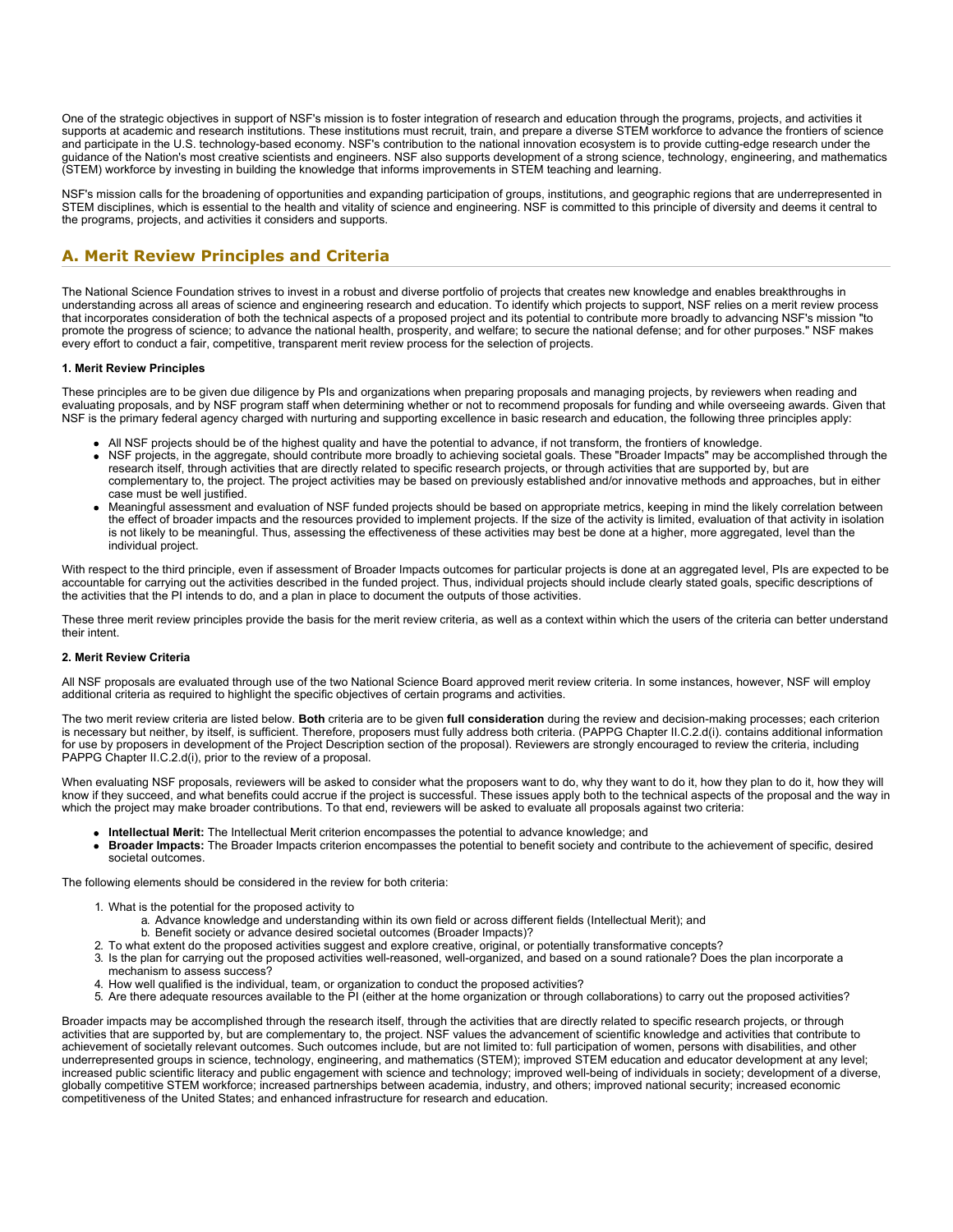Proposers are reminded that reviewers will also be asked to review the Data Management Plan and the Postdoctoral Researcher Mentoring Plan, as appropriate.

### **Additional Solicitation Specific Review Criteria**

### *PRELIMINARY Proposal Review Criteria:*

Reviewers should consider these high-level questions: How well does the preliminary proposal narrative address the following in the project description?

- 1. *What is the compelling new idea and what is the potential high societal impact?*
- 2. *What is the engineered system? Is it high-risk but high payoff?*
- 3. *How does the proposed Center's research benchmark against the state-of-the-art?*
- 4. *Why is an ERC necessary to tackle the idea?*
- 5. *What is the proposed management structure for the ERC? How will the proposed infrastructure integrate and implement the four foundational components (CR, EWD, DCI, and IE) and foster team-formation?*
- 6. *What are the proposed strategies for engaging and developing the appropriate stakeholder community?*
- 7. *Does the proposed ERC create an inclusive environment where all the ERC participants learn to work on a team towards a common goal?*

#### *Full Proposal Review Criteria:*

- Vision
	- *Why is the proposed vision compelling?*
		- *What is the engineered system?*
		- *Why is the proposed research competitive when benchmarked against the state-of-the-art?*
	- *How well does the proposed ERC justify the need for a center or institute-like approach?*
- High Societal Impact
	- *What is the potential for high societal impact?*
	- *How realistic is the proposed plan?*
	- *If the proposed strategy is high-risk does the potential payoff from anticipated impacts justify the investment?*
- Convergence
	- *How well justified is the argument that convergence is necessary for the desired impact?*
	- *How well has the convergent approach been fully integrated into the proposal?*
- Stakeholder Engagement
	- *Are effective mechanisms to gather and implement feedback from appropriate stakeholders in place (i.e., advisory boards, external committees)?*
- Team Formation
	- *How does the team formation and the implementation of team science support the proposed convergent research?*
	- *How well has the ERC demonstrated strategies to overcome barriers for effective, dynamic teaming?*
- Strategic Plan
	- *How well does the Center present an integrated strategic plan for the ERC to address the key elements of each foundational component and their integration?*
- *How well does the proposal present an appropriate and compelling management structure and plan to carry out Center activities? Management and Organization*
	- *How appropriate are the qualifications of proposed leadership and management team?*
	- *How well does the proposal present appropriate and compelling management structure and plan to carry out Center activities?*
	- *Are effective mechanisms to gather and implement feedback from appropriate stakeholders in place, including advisory boards and external*
	- *committees?*
	- Convergent Research
		- *What is the likelihood the research will lead to significant fundamental advances, new discoveries, and technological developments?*
		- *Does the proposed research require a convergent approach and is its implementation well documented*
		- *How well does the proposed research use the testbeds to integrate and to advance proofs-of-concept to achieve the proposed vision?*
	- *Are there well-defined implementation milestones?*
- Engineering Workforce Development
	- *To what extent is the proposed program coherent and aligned with the overall goals and vision of the ERC?*
	- *Does the proposed plan include appropriate strategies for recruiting participants and engaging with partners?*
	- *Are the proposed plans evidence-based and likely to achieve the desired experiences, outcomes, and impact described?*
- Diversity and Culture of Inclusion
	- *How well does the discussion include a clear strategy to support DCI?*
	- *To what extent does the program propose evidence-based approaches for DCI that are integrated with all dimensions of ERC operation?*
	- *How well does the management plan include clear accountability for this aspect of the ERC across all partners?*
- Innovation Ecosystem
	- *How well does the proposal describe a plan to build a network of trusted partners for innovation capacity?*
	- *How appropriate is the proposed structure and processes for value creation to move from ideation to implementation?*
- Evaluation Plan
	- *How well has the Center developed a logic evaluation framework to guide the implementation of the strategic plan and evaluate Center performance?*
	- *How well does the evaluation plan include formative aspects that allow the Center to make evidence-based decisions about changes in its activities and summative aspects to provide evidence of impact across all elements of the Center?*
- Financial Support and Resources
	- *Are the estimated budget allocations reasonable to achieve the proposed ERC vision?*
	- *Does the Center have adequate capital (i.e., facilities, equipment, cyberinfrastructure) and procedural (i.e., safety, environmental) resources?*
	- *Does the Center have a convincing plan for data sharing and management?*

## **B. Review and Selection Process**

Proposals submitted in response to this program solicitation will be reviewed by Ad hoc Review and/or Panel Review, Site Visit Review, or Reverse Site Review.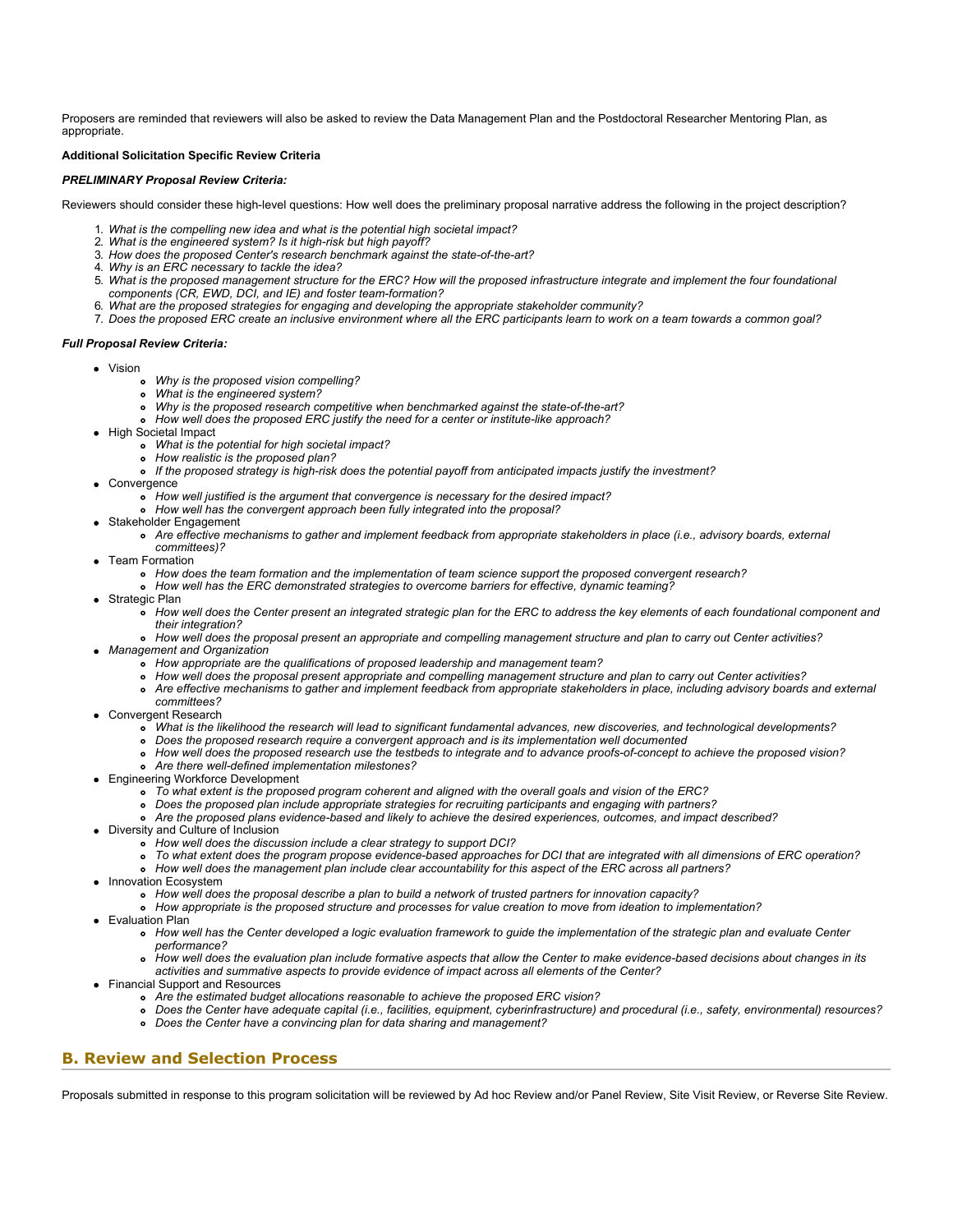#### **Additional Solicitation Specific Review Criteria**

Reviewers will be asked to evaluate proposals using two National Science Board approved merit review criteria and, if applicable, additional program specific criteria. A summary rating and accompanying narrative will generally be completed and submitted by each reviewer and/or panel. The Program Officer assigned to manage the proposal's review will consider the advice of reviewers and will formulate a recommendation.

After scientific, technical and programmatic review and consideration of appropriate factors, the NSF Program Officer recommends to the cognizant Division Director whether the proposal should be declined or recommended for award. NSF strives to be able to tell applicants whether their proposals have been declined or recommended for funding within six months. Large or particularly complex proposals or proposals from new awardees may require additional review and processing time. The time interval begins on the deadline or target date, or receipt date, whichever is later. The interval ends when the Division Director acts upon the Program Officer's recommendation.

After programmatic approval has been obtained, the proposals recommended for funding will be forwarded to the Division of Grants and Agreements for review of business, financial, and policy implications. After an administrative review has occurred, Grants and Agreements Officers perform the processing and issuance of a grant or other agreement. Proposers are cautioned that only a Grants and Agreements Officer may make commitments, obligations or awards on behalf of NSF or authorize the expenditure of funds. No commitment on the part of NSF should be inferred from technical or budgetary discussions with a NSF Program Officer. A Principal Investigator or organization that makes financial or personnel commitments in the absence of a grant or cooperative agreement signed by the NSF Grants and Agreements Officer does so at their own risk.

Once an award or declination decision has been made, Principal Investigators are provided feedback about their proposals. In all cases, reviews are treated as confidential documents. Verbatim copies of reviews, excluding the names of the reviewers or any reviewer-identifying information, are sent to the Principal Investigator/Project Director by the Program Officer. In addition, the proposer will receive an explanation of the decision to award or decline funding.

## **VII. AWARD ADMINISTRATION INFORMATION**

### **A. Notification of the Award**

Notification of the award is made to *the submitting organization* by a Grants Officer in the Division of Grants and Agreements. Organizations whose proposals are declined will be advised as promptly as possible by the cognizant NSF Program administering the program. Verbatim copies of reviews, not including the identity of the reviewer, will be provided automatically to the Principal Investigator. (See Section VI.B. for additional information on the review process.)

### **B. Award Conditions**

An NSF award consists of: (1) the award notice, which includes any special provisions applicable to the award and any numbered amendments thereto; (2) the budget, which indicates the amounts, by categories of expense, on which NSF has based its support (or otherwise communicates any specific approvals or disapprovals of proposed expenditures); (3) the proposal referenced in the award notice; (4) the applicable award conditions, such as Grant General Conditions (GC-1)\*; or Research Terms and Conditions\* and (5) any announcement or other NSF issuance that may be incorporated by reference in the award notice. Cooperative agreements also are administered in accordance with NSF Cooperative Agreement Financial and Administrative Terms and Conditions (CA-FATC) and the applicable Programmatic Terms and Conditions. NSF awards are electronically signed by an NSF Grants and Agreements Officer and transmitted electronically to the organization via e-mail.

\*These documents may be accessed electronically on NSF's Website at [https://www.nsf.gov/awards/managing/award\\_conditions.jsp?org=NSF](https://www.nsf.gov/awards/managing/award_conditions.jsp?org=NSF). Paper copies may be obtained from the NSF Publications Clearinghouse, telephone (703) 292-8134 or by e-mail from [nsfpubs@nsf.gov.](mailto:nsfpubs@nsf.gov)

More comprehensive information on NSF Award Conditions and other important information on the administration of NSF awards is contained in the NSF *Proposal & Award Policies & Procedures Guide* (PAPPG) Chapter VII, available electronically on the NSF Website at [https://www.nsf.gov/publications/pub\\_summ.jsp?ods\\_key=pappg.](https://www.nsf.gov/publications/pub_summ.jsp?ods_key=pappg)

#### **Special Award Conditions:**

Any cooperative agreement awarded in response to this solicitation will contain the following term and condition:

### **Ensuring Adequate COVID-19 Safety Protocols**

**(a)** This clause implements Section 3(b) of Executive Order 14042, "Ensuring Adequate COVID Safety Protocols for Federal Contractors", dated September 9, 2021 (published in the Federal Register on September 14, 2021, 86 FR 50985). Note that the Department of Labor has included "cooperative agreements" within the definition of "contract-like instrument" in its rule referenced at Section 2(e) of this Executive Order, which provides:

For purposes of this order, the term "contract or contract-like instrument" shall have the meaning set forth in the Department of Labor's proposed rule, "Increasing the Minimum Wage for Federal Contractors, " 86 Fed. Reg. 38816, 38887 (July 22, 2021). If the Department of Labor issues a final rule relating to that proposed rule, that term shall have the meaning set forth in that final rule.

**(b)** The awardee must comply with all guidance, including guidance conveyed through Frequently Asked Questions, as amended during the performance of this award, for awardee workplace locations published by the Safer Federal Workforce Task Force (Task Force Guidance) at: <https://www.saferfederalworkforce.gov/contractors/>,

**(c)** *Subawards*. The awardee must include the substance of this clause, including this paragraph (c), in subawards at any tier that exceed the simplified acquisition threshold, as defined in Federal Acquisition Regulation 2.101 on the date of subaward, and are for services, including construction, performed in whole or in part within the United States or its outlying areas. That threshold is presently \$250,000.

**(d)** *Definition*. As used in this clause -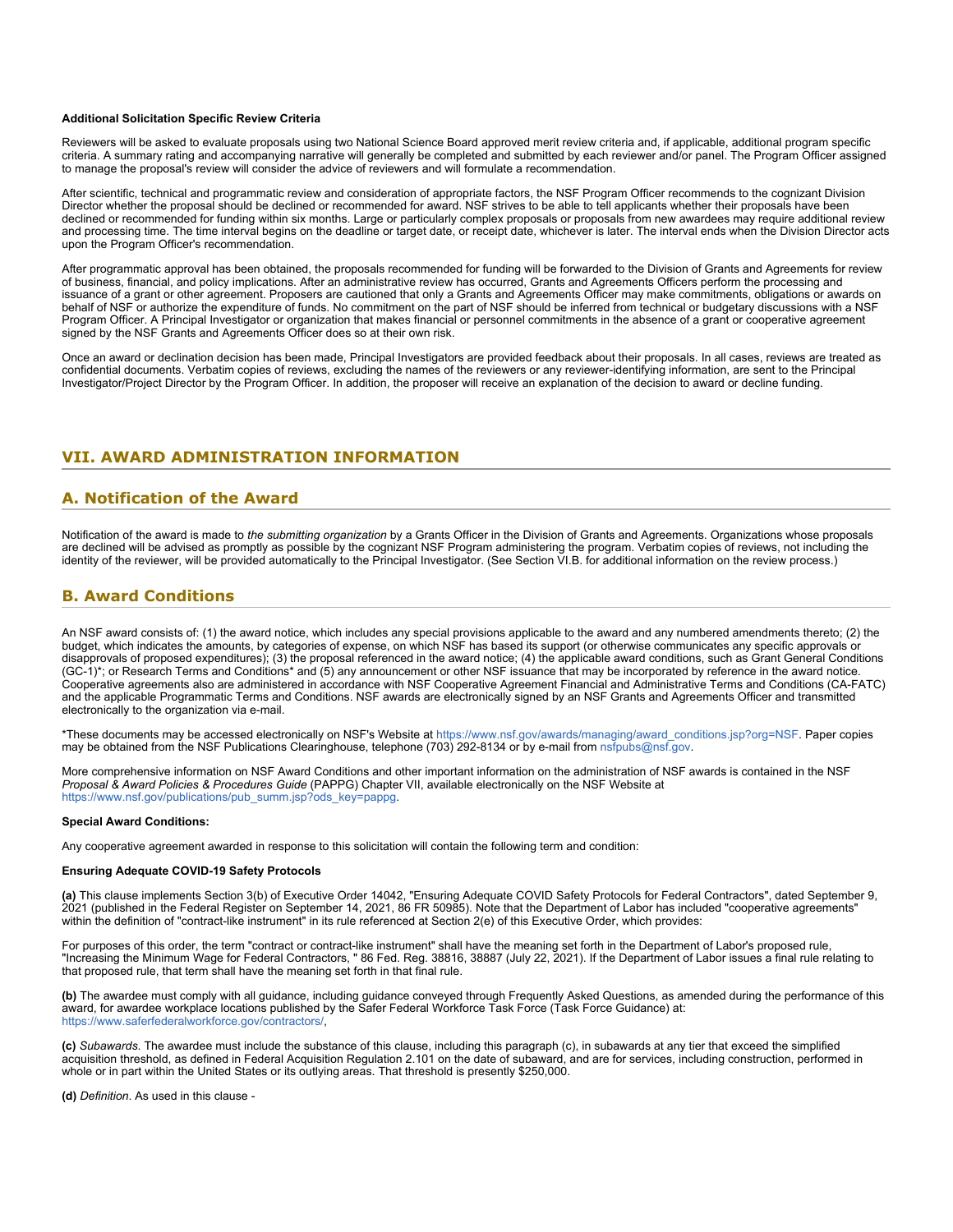*United States or its outlying areas* means —

- (1) The fifty States;
- (2) The District of Columbia;
- (3) The commonwealths of Puerto Rico and the Northern Mariana Islands;
- (4) The territories of American Samoa, Guam, and the United States Virgin Islands; and

(5) The minor outlying islands of Baker Island, Howland Island, Jarvis Island, Johnston Atoll, Kingman Reef, Midway Islands, Navassa Island, Palmyra Atoll, and Wake Atoll.

**(e)** The Foundation will take no action to enforce this article, where the place of performance identified in the award is in a U.S. state or outlying area subject to a court order prohibiting the application of requirements pursuant to the Executive Order (hereinafter, "Excluded State or Outlying Area". A current list of such Excluded States and Outlying Areas is maintained at<https://www.saferfederalworkforce.gov/contractors/>.

## **C. Reporting Requirements**

For all multi-year grants (including both standard and continuing grants), the Principal Investigator must submit an annual project report to the cognizant Program Officer no later than 90 days prior to the end of the current budget period. (Some programs or awards require submission of more frequent project reports). No later than 120 days following expiration of a grant, the PI also is required to submit a final project report, and a project outcomes report for the general public.

Failure to provide the required annual or final project reports, or the project outcomes report, will delay NSF review and processing of any future funding increments as well as any pending proposals for all identified PIs and co-PIs on a given award. PIs should examine the formats of the required reports in advance to assure availability of required data.

PIs are required to use NSF's electronic project-reporting system, available through Research.gov, for preparation and submission of annual and final project reports. Such reports provide information on accomplishments, project participants (individual and organizational), publications, and other specific products and impacts of the project. Submission of the report via Research.gov constitutes certification by the PI that the contents of the report are accurate and complete. The project outcomes report also must be prepared and submitted using Research.gov. This report serves as a brief summary, prepared specifically for the public, of the nature and outcomes of the project. This report will be posted on the NSF website exactly as it is submitted by the PI.

More comprehensive information on NSF Reporting Requirements and other important information on the administration of NSF awards is contained in the *NSF Proposal & Award Policies & Procedures Guide* (PAPPG) Chapter VII, available electronically on the NSF Website at [https://www.nsf.gov/publications/pub\\_summ.jsp?ods\\_key=pappg.](https://www.nsf.gov/publications/pub_summ.jsp?ods_key=pappg)

NSF requires ERCs to submit annual reports that are more extensive in scope than those required of single investigator awards. NSF provides guidelines for these reports. NSF also requires ERCs to collect and submit to NSF data on indicators of progress, outcome, impact, and financial management. NSF provides data definition guidelines and templates for the recording and submission of these data through a secure web site.

## **VIII. AGENCY CONTACTS**

*Please note that the program contact information is current at the time of publishing. See program website for any updates to the points of contact.*

General inquiries regarding this program should be made to:

- Sarit B. Bhaduri, telephone: (703) 292-2975, email: [nsferc@nsf.gov](mailto:nsferc@nsf.gov)
- Sandra Cruz-Pol, telephone: (703) 292-2928, email: [nsferc@nsf.gov](mailto:nsferc@nsf.gov)
- Dana L. Denick, telephone: (703) 292-8866, email: [nsferc@nsf.gov](mailto:nsferc@nsf.gov)
- Randy Duran, telephone: (703) 292-5326, email: [nsferc@nsf.gov](mailto:nsferc@nsf.gov)
- Nadia A. El-Masry, telephone: (703) 292-4975, email: [nsferc@nsf.gov](mailto:nsferc@nsf.gov)
- Mehdi Ferdowsi, telephone: (703) 292-5357, email: [nsferc@nsf.gov](mailto:nsferc@nsf.gov)
- Deborah J. Jackson, telephone: (703) 292-7499, email: [nsferc@nsf.gov](mailto:nsferc@nsf.gov)

For questions related to the use of FastLane or Research.gov, contact:

- FastLane and Research.gov Help Desk: 1-800-673-6188
	- FastLane Help Desk e-mail: [fastlane@nsf.gov](mailto:fastlane@nsf.gov)
	- Research.gov Help Desk e-mail: [rgov@nsf.gov](mailto:rgov@nsf.gov)

For questions relating to Grants.gov contact:

Grants.gov Contact Center: If the Authorized Organizational Representatives (AOR) has not received a confirmation message from Grants.gov within 48 hours of submission of application, please contact via telephone: 1-800-518-4726; e-mail: [support@grants.gov](mailto:support@grants.gov).

### **IX. OTHER INFORMATION**

The NSF website provides the most comprehensive source of information on NSF Directorates (including contact information), programs and funding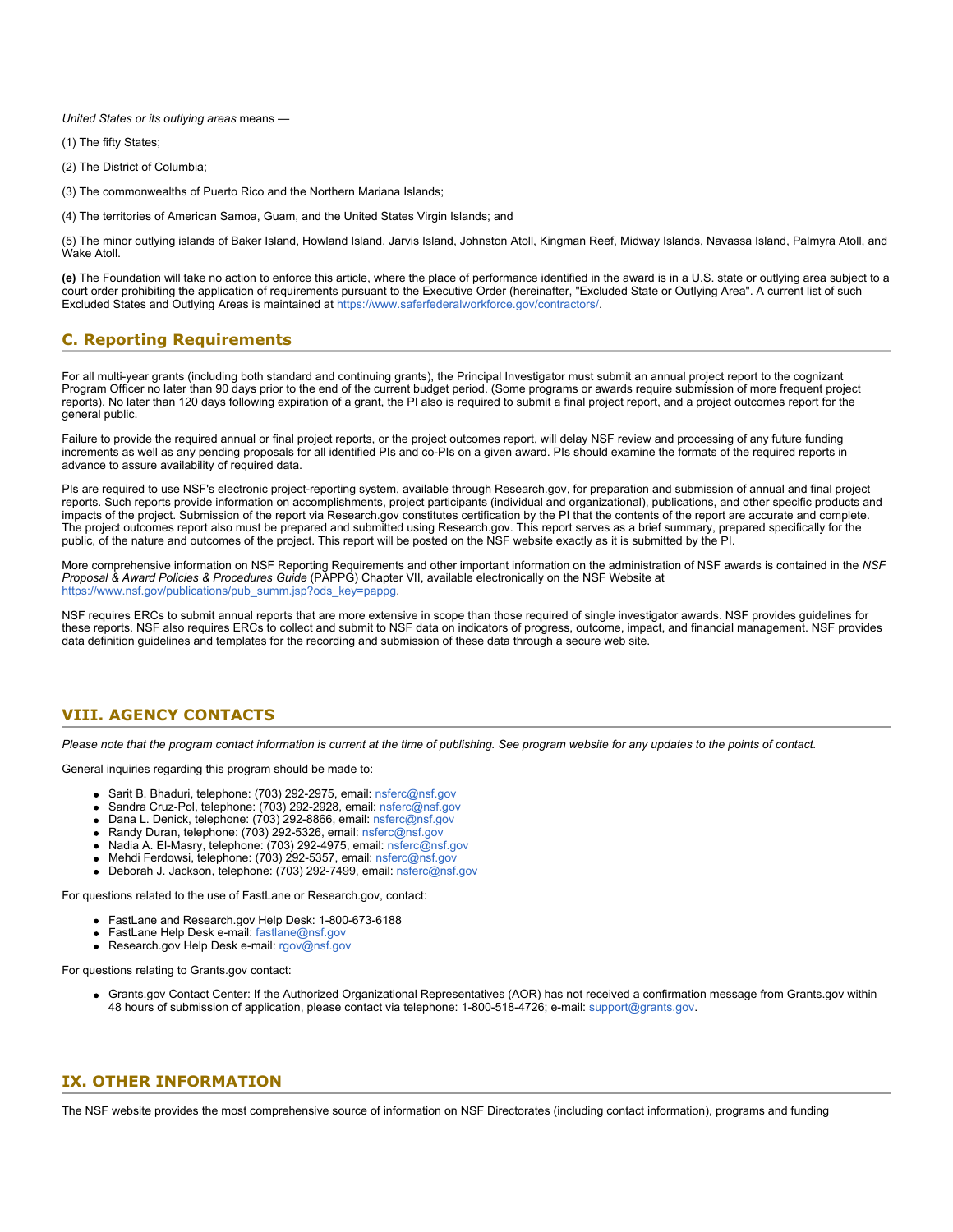opportunities. Use of this website by potential proposers is strongly encouraged. In addition, "NSF Update" is an information-delivery system designed to keep potential proposers and other interested parties apprised of new NSF funding opportunities and publications, important changes in proposal and award policies and procedures, and upcoming NSF [Grants Conferences](https://www.nsf.gov/bfa/dias/policy/outreach.jsp). Subscribers are informed through e-mail or the user's Web browser each time new publications are issued that match their identified interests. "NSF Update" also is available on [NSF's website](https://www.nsf.gov/cgi-bin/goodbye?https://public.govdelivery.com/accounts/USNSF/subscriber/new?topic_id=USNSF_179).

Grants.gov provides an additional electronic capability to search for Federal government-wide grant opportunities. NSF funding opportunities may be accessed via this mechanism. Further information on Grants.gov may be obtained at [https://www.grants.gov](https://www.grants.gov/).

## **ABOUT THE NATIONAL SCIENCE FOUNDATION**

The National Science Foundation (NSF) is an independent Federal agency created by the National Science Foundation Act of 1950, as amended (42 USC 1861-75). The Act states the purpose of the NSF is "to promote the progress of science; [and] to advance the national health, prosperity, and welfare by supporting research and education in all fields of science and engineering."

NSF funds research and education in most fields of science and engineering. It does this through grants and cooperative agreements to more than 2,000 colleges, universities, K-12 school systems, businesses, informal science organizations and other research organizations throughout the US. The Foundation accounts for about one-fourth of Federal support to academic institutions for basic research.

NSF receives approximately 55,000 proposals each year for research, education and training projects, of which approximately 11,000 are funded. In addition, the Foundation receives several thousand applications for graduate and postdoctoral fellowships. The agency operates no laboratories itself but does support National Research Centers, user facilities, certain oceanographic vessels and Arctic and Antarctic research stations. The Foundation also supports cooperative research between universities and industry, US participation in international scientific and engineering efforts, and educational activities at every academic level.

*Facilitation Awards for Scientists and Engineers with Disabilities* (FASED) provide funding for special assistance or equipment to enable persons with disabilities to work on NSF-supported projects. See the *NSF Proposal & Award Policies & Procedures Guide* Chapter II.E.6 for instructions regarding preparation of these types of proposals.

The National Science Foundation has Telephonic Device for the Deaf (TDD) and Federal Information Relay Service (FIRS) capabilities that enable individuals with hearing impairments to communicate with the Foundation about NSF programs, employment or general information. TDD may be accessed at (703) 292- 5090 and (800) 281-8749, FIRS at (800) 877-8339.

The National Science Foundation Information Center may be reached at (703) 292-5111.

The National Science Foundation promotes and advances scientific progress in the United States by competitively awarding grants and cooperative agreements for research and education in the sciences, mathematics, and engineering.

To get the latest information about program deadlines, to download copies of NSF publications, and to access abstracts of awards, visit the NSF Website at [https://www.nsf.gov](https://www.nsf.gov/)

| • Location:                                            | 2415 Eisenhower Avenue, Alexandria, VA 22314 |  |  |  |  |  |  |
|--------------------------------------------------------|----------------------------------------------|--|--|--|--|--|--|
| • For General Information<br>(NSF Information Center): | (703) 292-5111                               |  |  |  |  |  |  |
| • TDD (for the hearing-impaired):                      | (703) 292-5090                               |  |  |  |  |  |  |
| • To Order Publications or Forms:                      |                                              |  |  |  |  |  |  |
| Send an e-mail to:                                     | nsfpubs@nsf.gov                              |  |  |  |  |  |  |
| or telephone:                                          | (703) 292-8134                               |  |  |  |  |  |  |
| • To Locate NSF Employees:                             | (703) 292-5111                               |  |  |  |  |  |  |
|                                                        |                                              |  |  |  |  |  |  |

## **PRIVACY ACT AND PUBLIC BURDEN STATEMENTS**

The information requested on proposal forms and project reports is solicited under the authority of the National Science Foundation Act of 1950, as amended. The information on proposal forms will be used in connection with the selection of qualified proposals; and project reports submitted by awardees will be used for program evaluation and reporting within the Executive Branch and to Congress. The information requested may be disclosed to qualified reviewers and staff assistants as part of the proposal review process; to proposer institutions/grantees to provide or obtain data regarding the proposal review process, award decisions, or the administration of awards; to government contractors, experts, volunteers and researchers and educators as necessary to complete assigned work; to other government agencies or other entities needing information regarding applicants or nominees as part of a joint application review process, or in order to coordinate programs or policy; and to another Federal agency, court, or party in a court or Federal administrative proceeding if the government is a party. Information about Principal Investigators may be added to the Reviewer file and used to select potential candidates to serve as peer reviewers or advisory committee members. See [System of Record Notices](https://www.nsf.gov/privacy/), [NSF-50,](https://www.nsf.gov/policies/records/NSF-50_Principal_Investigator_Proposal_File_and_Associated_Records.pdf) "Principal Investigator/Proposal File and Associated Records," and [NSF-51,](https://www.nsf.gov/policies/SOR_PA_NSF-51_Reviewer_Proposal_File.pdf) "Reviewer/Proposal File and Associated Records." Submission of the information is voluntary. Failure to provide full and complete information, however, may reduce the possibility of receiving an award.